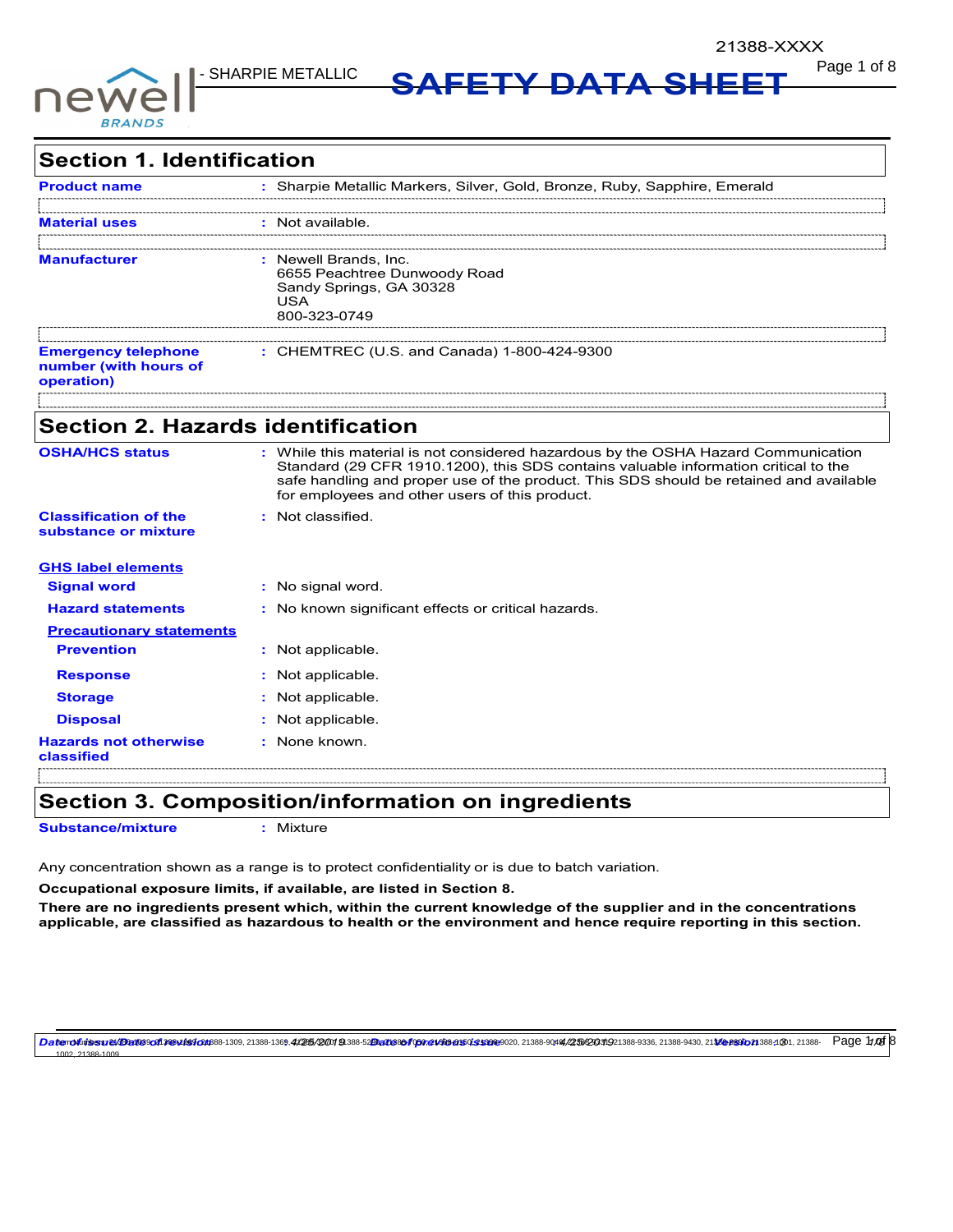## **Section 4. First aid measures**

#### **Description of necessary first aid measures**

| <b>Eye contact</b>  | : Immediately flush eyes with plenty of water, occasionally lifting the upper and lower<br>eyelids. Check for and remove any contact lenses. Get medical attention if irritation<br>occurs.                                                                                                                                                            |
|---------------------|--------------------------------------------------------------------------------------------------------------------------------------------------------------------------------------------------------------------------------------------------------------------------------------------------------------------------------------------------------|
| <b>Inhalation</b>   | : Remove victim to fresh air and keep at rest in a position comfortable for breathing. Get<br>medical attention if symptoms occur.                                                                                                                                                                                                                     |
| <b>Skin contact</b> | : Flush contaminated skin with plenty of water. Remove contaminated clothing and<br>shoes. Get medical attention if symptoms occur.                                                                                                                                                                                                                    |
| <b>Ingestion</b>    | : Wash out mouth with water. Remove victim to fresh air and keep at rest in a position<br>comfortable for breathing. If material has been swallowed and the exposed person is<br>conscious, give small quantities of water to drink. Do not induce vomiting unless<br>directed to do so by medical personnel. Get medical attention if symptoms occur. |

| Most important symptoms/effects, acute and delayed |                                                                                                                                |
|----------------------------------------------------|--------------------------------------------------------------------------------------------------------------------------------|
| <b>Potential acute health effects</b>              |                                                                                                                                |
| <b>Eye contact</b>                                 | : No known significant effects or critical hazards.                                                                            |
| <b>Inhalation</b>                                  | : No known significant effects or critical hazards.                                                                            |
| <b>Skin contact</b>                                | : No known significant effects or critical hazards.                                                                            |
| <b>Ingestion</b>                                   | : No known significant effects or critical hazards.                                                                            |
| <b>Over-exposure signs/symptoms</b>                |                                                                                                                                |
| <b>Eye contact</b>                                 | : No specific data.                                                                                                            |
| <b>Inhalation</b>                                  | : No specific data.                                                                                                            |
| <b>Skin contact</b>                                | : No specific data.                                                                                                            |
| <b>Ingestion</b>                                   | : No specific data.                                                                                                            |
|                                                    | Indication of immediate medical attention and special treatment needed, if necessary                                           |
| <b>Notes to physician</b>                          | : Treat symptomatically. Contact poison treatment specialist immediately if large<br>quantities have been ingested or inhaled. |
| <b>Specific treatments</b>                         | : No specific treatment.                                                                                                       |
| <b>Protection of first-aiders</b>                  | : No action shall be taken involving any personal risk or without suitable training.                                           |

**See toxicological information (Section 11)**

# **Section 5. Fire-fighting measures**

| : Use an extinguishing agent suitable for the surrounding fire.                                                                                                                                     |
|-----------------------------------------------------------------------------------------------------------------------------------------------------------------------------------------------------|
| : None known.                                                                                                                                                                                       |
| : In a fire or if heated, a pressure increase will occur and the container may burst.                                                                                                               |
| : No specific data.                                                                                                                                                                                 |
| : Promptly isolate the scene by removing all persons from the vicinity of the incident if<br>there is a fire. No action shall be taken involving any personal risk or without suitable<br>training. |
| Fire-fighters should wear appropriate protective equipment and self-contained breathing<br>apparatus (SCBA) with a full face-piece operated in positive pressure mode.                              |
|                                                                                                                                                                                                     |

Datemolfutbssrev/Bartta9coff 348Mb9f201888-1309, 2/388-1369,4/265/20019 388-52Datts8of cor,ex/e3be95025s8899020, 21388-9044/235/2031921388-9336, 21388-9430, 21368-983001388-1301, 21388- Раде 2205 8 21388-1009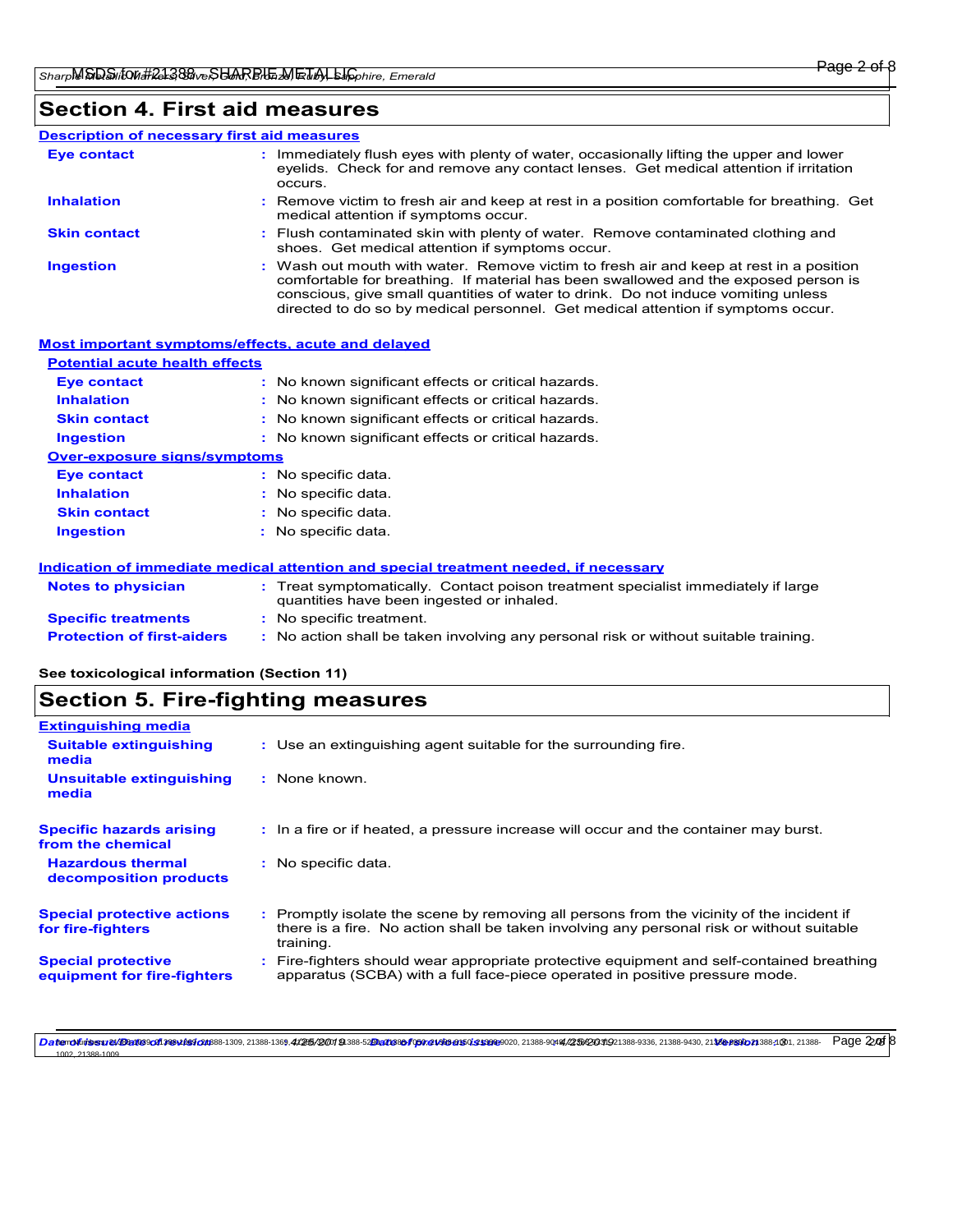# **Section 6. Accidental release measures**

|                                                       | <b>Personal precautions, protective equipment and emergency procedures</b>                                                                                                                                                                                                                                                                                                                                                                                                                                                                                                               |
|-------------------------------------------------------|------------------------------------------------------------------------------------------------------------------------------------------------------------------------------------------------------------------------------------------------------------------------------------------------------------------------------------------------------------------------------------------------------------------------------------------------------------------------------------------------------------------------------------------------------------------------------------------|
| For non-emergency<br>personnel                        | : No action shall be taken involving any personal risk or without suitable training.<br>Evacuate surrounding areas. Keep unnecessary and unprotected personnel from<br>entering. Do not touch or walk through spilled material. Put on appropriate personal<br>protective equipment.                                                                                                                                                                                                                                                                                                     |
| For emergency responders :                            | If specialized clothing is required to deal with the spillage, take note of any information in<br>Section 8 on suitable and unsuitable materials. See also the information in "For non-<br>emergency personnel".                                                                                                                                                                                                                                                                                                                                                                         |
| <b>Environmental precautions</b>                      | : Avoid dispersal of spilled material and runoff and contact with soil, waterways, drains<br>and sewers. Inform the relevant authorities if the product has caused environmental<br>pollution (sewers, waterways, soil or air).                                                                                                                                                                                                                                                                                                                                                          |
| Methods and materials for containment and cleaning up |                                                                                                                                                                                                                                                                                                                                                                                                                                                                                                                                                                                          |
| <b>Small spill</b>                                    | : Stop leak if without risk. Move containers from spill area. Dilute with water and mop up<br>if water-soluble. Alternatively, or if water-insoluble, absorb with an inert dry material and<br>place in an appropriate waste disposal container. Dispose of via a licensed waste<br>disposal contractor.                                                                                                                                                                                                                                                                                 |
| Large spill                                           | Stop leak if without risk. Move containers from spill area. Prevent entry into sewers,<br>water courses, basements or confined areas. Wash spillages into an effluent treatment<br>plant or proceed as follows. Contain and collect spillage with non-combustible,<br>absorbent material e.g. sand, earth, vermiculite or diatomaceous earth and place in<br>container for disposal according to local regulations (see Section 13). Dispose of via a<br>licensed waste disposal contractor. Note: see Section 1 for emergency contact<br>information and Section 13 for waste disposal. |

# **Section 7. Handling and storage**

| <b>Precautions for safe handling</b>                                             |                                                                                                                                                                                                                                                                                                                                                                                                                                                                                                             |
|----------------------------------------------------------------------------------|-------------------------------------------------------------------------------------------------------------------------------------------------------------------------------------------------------------------------------------------------------------------------------------------------------------------------------------------------------------------------------------------------------------------------------------------------------------------------------------------------------------|
| <b>Protective measures</b>                                                       | : Put on appropriate personal protective equipment (see Section 8).                                                                                                                                                                                                                                                                                                                                                                                                                                         |
| <b>Advice on general</b><br>occupational hygiene                                 | : Eating, drinking and smoking should be prohibited in areas where this material is<br>handled, stored and processed. Workers should wash hands and face before eating.<br>drinking and smoking. Remove contaminated clothing and protective equipment before<br>entering eating areas. See also Section 8 for additional information on hygiene<br>measures.                                                                                                                                               |
| <b>Conditions for safe storage,</b><br>including any<br><i>incompatibilities</i> | Store in accordance with local regulations. Store in original container protected from<br>direct sunlight in a dry, cool and well-ventilated area, away from incompatible materials<br>(see Section 10) and food and drink. Keep container tightly closed and sealed until<br>ready for use. Containers that have been opened must be carefully resealed and kept<br>upright to prevent leakage. Do not store in unlabeled containers. Use appropriate<br>containment to avoid environmental contamination. |

# **Section 8. Exposure controls/personal protection**

| <b>Control parameters</b>                         |                                                                                                                                                                                                                                                                                                                               |
|---------------------------------------------------|-------------------------------------------------------------------------------------------------------------------------------------------------------------------------------------------------------------------------------------------------------------------------------------------------------------------------------|
| <b>Occupational exposure limits</b>               |                                                                                                                                                                                                                                                                                                                               |
| None.                                             |                                                                                                                                                                                                                                                                                                                               |
|                                                   |                                                                                                                                                                                                                                                                                                                               |
| <b>Appropriate engineering</b><br><b>controls</b> | : Good general ventilation should be sufficient to control worker exposure to airborne<br>contaminants.                                                                                                                                                                                                                       |
| <b>Environmental exposure</b><br><b>controls</b>  | Emissions from ventilation or work process equipment should be checked to ensure<br>they comply with the requirements of environmental protection legislation. In some<br>cases, fume scrubbers, filters or engineering modifications to the process equipment<br>will be necessary to reduce emissions to acceptable levels. |

#### **Individual protection measures**

**Daterolfoisssrev/Bartescoft sesvies/201**88-1309, 21388-1369,4/265/20019 388-52Datts8of on a vissere soft and state seconds and seconds 2538091291388-9336, 21388-9430, 21368-9430, 21368-989021388-1001, 21388- Page 3:05 8 21388-1009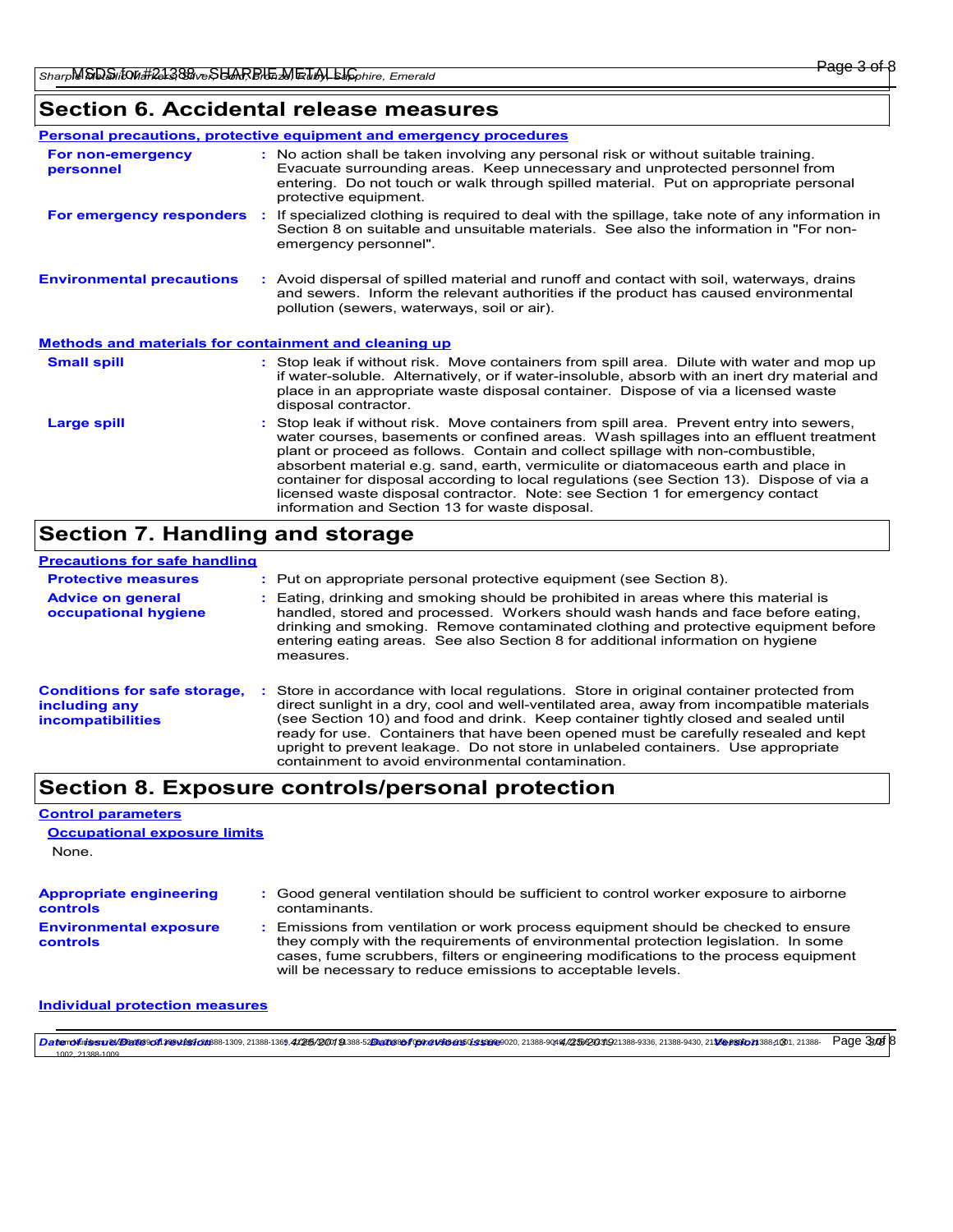# **Section 8. Exposure controls/personal protection**

| <b>Hygiene measures</b>       | : Wash hands, forearms and face thoroughly after handling chemical products, before<br>eating, smoking and using the lavatory and at the end of the working period.<br>Appropriate techniques should be used to remove potentially contaminated clothing.<br>Wash contaminated clothing before reusing. Ensure that eyewash stations and safety<br>showers are close to the workstation location. |
|-------------------------------|---------------------------------------------------------------------------------------------------------------------------------------------------------------------------------------------------------------------------------------------------------------------------------------------------------------------------------------------------------------------------------------------------|
| <b>Eye/face protection</b>    | : Safety eyewear complying with an approved standard should be used when a risk<br>assessment indicates this is necessary to avoid exposure to liquid splashes, mists,<br>gases or dusts. If contact is possible, the following protection should be worn, unless<br>the assessment indicates a higher degree of protection: safety glasses with side-<br>shields.                                |
| <b>Skin protection</b>        |                                                                                                                                                                                                                                                                                                                                                                                                   |
| <b>Hand protection</b>        | : Chemical-resistant, impervious gloves complying with an approved standard should be<br>worn at all times when handling chemical products if a risk assessment indicates this is<br>necessary.                                                                                                                                                                                                   |
| <b>Body protection</b>        | : Personal protective equipment for the body should be selected based on the task being<br>performed and the risks involved and should be approved by a specialist before<br>handling this product.                                                                                                                                                                                               |
| <b>Other skin protection</b>  | : Appropriate footwear and any additional skin protection measures should be selected<br>based on the task being performed and the risks involved and should be approved by a<br>specialist before handling this product.                                                                                                                                                                         |
| <b>Respiratory protection</b> | : Based on the hazard and potential for exposure, select a respirator that meets the<br>appropriate standard or certification. Respirators must be used according to a<br>respiratory protection program to ensure proper fitting, training, and other important<br>aspects of use.                                                                                                               |

# **Section 9. Physical and chemical properties**

| <b>Appearance</b>                                 |                          |  |
|---------------------------------------------------|--------------------------|--|
| <b>Physical state</b>                             | : Liquid.                |  |
| <b>Color</b>                                      | Not available.<br>$\sim$ |  |
| Odor                                              | Not available.           |  |
| <b>Odor threshold</b>                             | Not available.           |  |
| pH                                                | Not available.           |  |
| <b>Melting point</b>                              | Not available.           |  |
| <b>Boiling point</b>                              | Not available.           |  |
| <b>Flash point</b>                                | Not available.           |  |
| <b>Burning time</b>                               | Not applicable.          |  |
| <b>Burning rate</b>                               | Not applicable.          |  |
| <b>Evaporation rate</b>                           | Not available.           |  |
| <b>Flammability (solid, gas)</b>                  | Not available.           |  |
| Lower and upper explosive<br>(flammable) limits   | : Not available.         |  |
| <b>Vapor pressure</b>                             | Not available.<br>٠.     |  |
| <b>Vapor density</b>                              | : Not available.         |  |
| <b>Relative density</b>                           | Not available.           |  |
| <b>Solubility</b>                                 | Not available.           |  |
| <b>Solubility in water</b>                        | Not available.           |  |
| <b>Partition coefficient: n-</b><br>octanol/water | : Not available.         |  |
| <b>Auto-ignition temperature</b>                  | : Not available.         |  |
| <b>Decomposition temperature</b>                  | : Not available.         |  |
| <b>SADT</b>                                       | : Not available.         |  |
| <b>Viscosity</b>                                  | : Not available.         |  |
| <b>Aerosol product</b>                            |                          |  |

**Daterolfoisssrev/Bartescoft sesvitsscoress-1309, 2/385-1369,4/265/20019 388-52Barteseof corrected of corrected at State 90100, 21388-9044/255/2031921388-9336, 21388-9430, 21388-9430, 21380-9830 21380-9830 21380-9830 21380** 1002, 21388-1009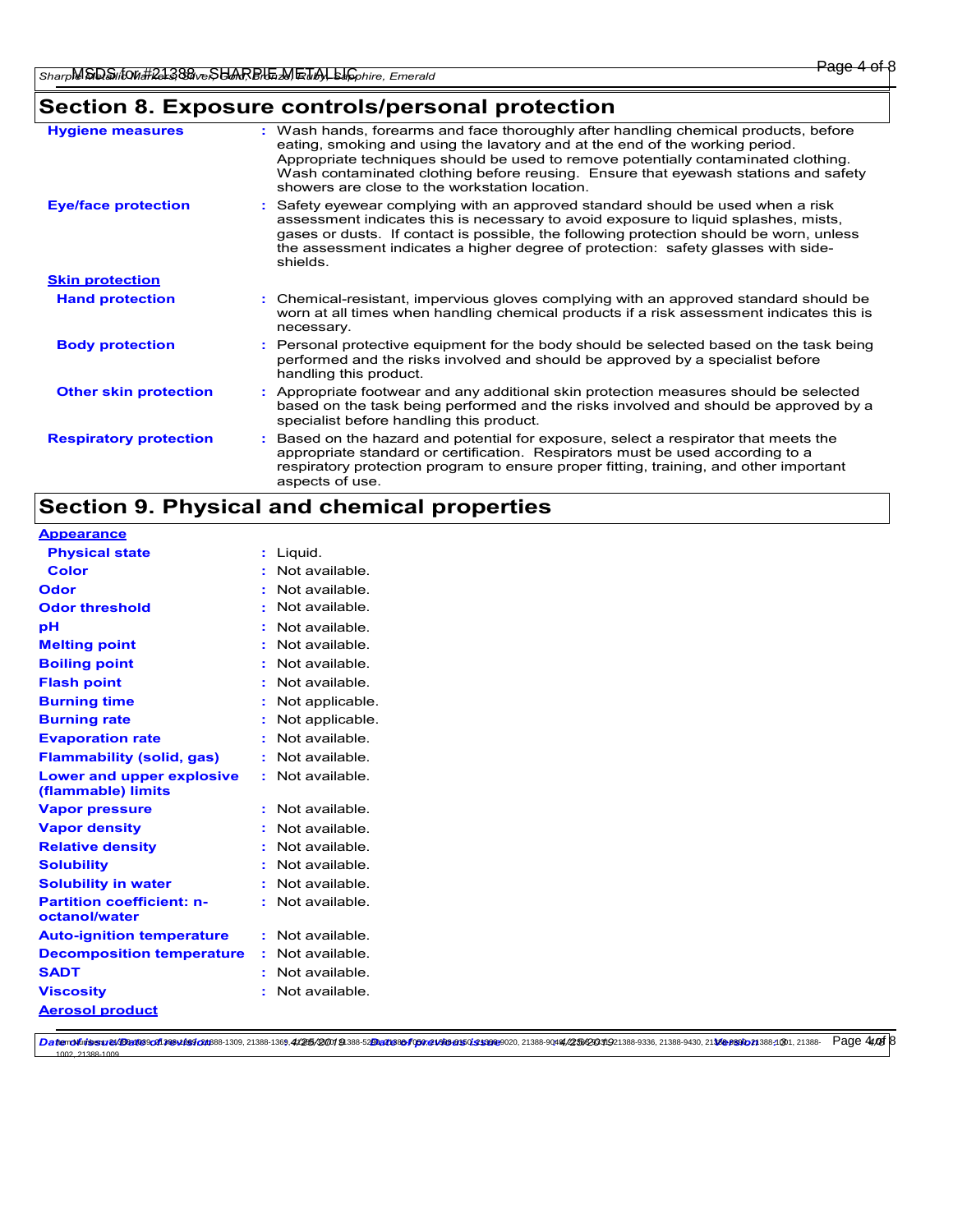### **Section 10. Stability and reactivity**

| <b>Reactivity</b>                            |    | : No specific test data related to reactivity available for this product or its ingredients.              |
|----------------------------------------------|----|-----------------------------------------------------------------------------------------------------------|
| <b>Chemical stability</b>                    |    | : The product is stable.                                                                                  |
| <b>Possibility of hazardous</b><br>reactions |    | : Under normal conditions of storage and use, hazardous reactions will not occur.                         |
| <b>Conditions to avoid</b>                   | τ. | No specific data.                                                                                         |
| <b>Incompatible materials</b>                |    | : No specific data.                                                                                       |
| <b>Hazardous decomposition</b><br>products   |    | : Under normal conditions of storage and use, hazardous decomposition products should<br>not be produced. |

## **Section 11. Toxicological information**

**Information on toxicological effects**

### **Acute toxicity**

No known significant effects or critical hazards.

#### **Irritation/Corrosion**

No known significant effects or critical hazards.

#### **Sensitization**

No known significant effects or critical hazards.

#### **Mutagenicity**

No known significant effects or critical hazards.

#### **Carcinogenicity**

No known significant effects or critical hazards.

#### **Reproductive toxicity**

No known significant effects or critical hazards.

#### **Teratogenicity**

No known significant effects or critical hazards.

# **Specific target organ toxicity (single exposure)**

No known significant effects or critical hazards.

### **Specific target organ toxicity (repeated exposure)**

No known significant effects or critical hazards.

### **Aspiration hazard**

1002, 21388-1009

No known significant effects or critical hazards.

| Information on the likely | : Not available. |
|---------------------------|------------------|
| routes of exposure        |                  |

### **Delayed and immediate effects and also chronic effects from short and long term exposure**

| : Not available. |
|------------------|
| : Not available. |
|                  |

**Daterolfoisssrev/Bartescoft sesvitsscoress-1309, 2/385-1369,4/265/20019 388-52Barteseof optharessessencesseses020, 21388-9044/235/2031021388-9336, 21388-9430, 21369-983001388-1301, 21388-9 Page 55.05 8**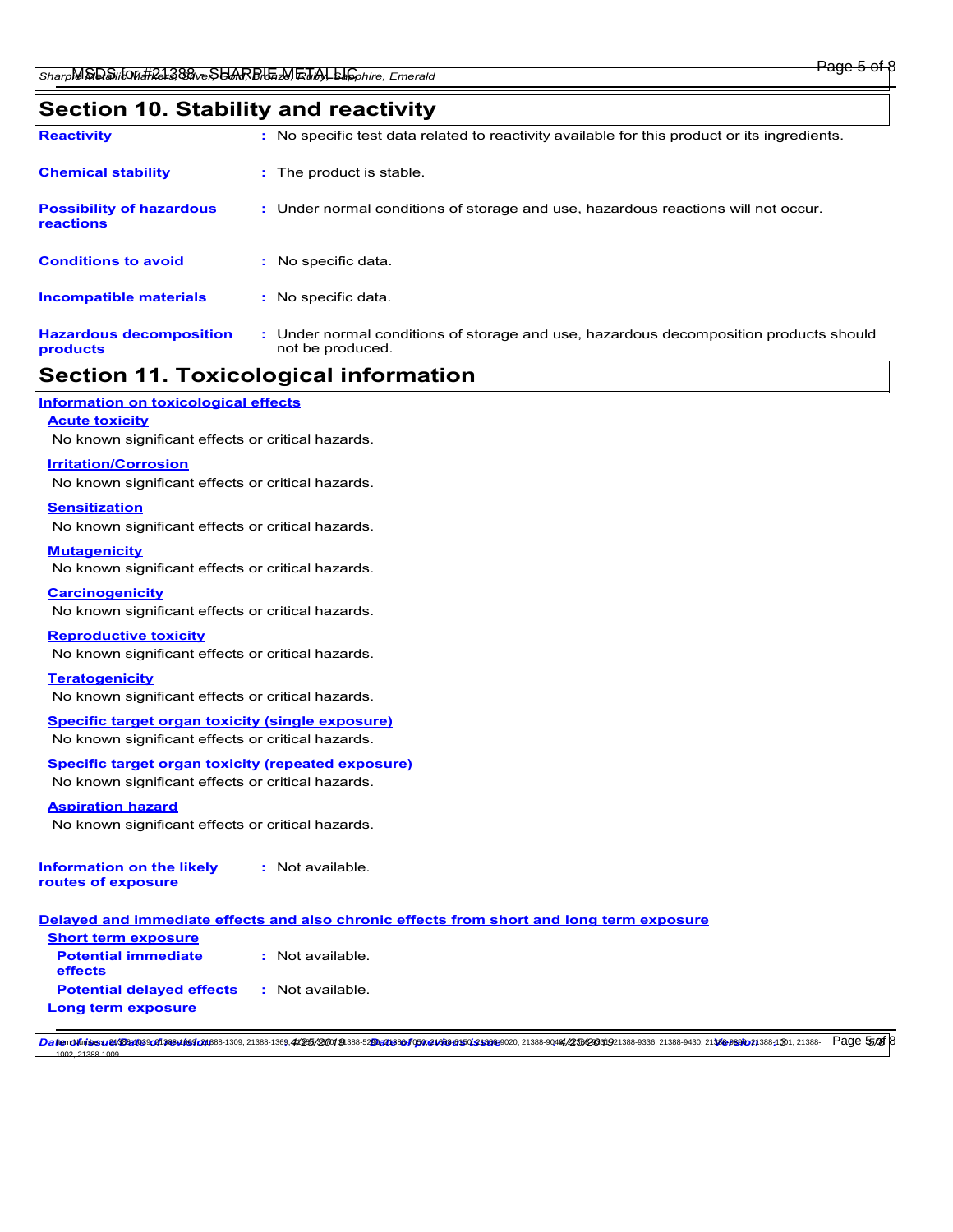# **Section 11. Toxicological information**

| <b>Potential immediate</b><br>effects   | : Not available.                                    |  |  |  |
|-----------------------------------------|-----------------------------------------------------|--|--|--|
| <b>Potential delayed effects</b>        | : Not available.                                    |  |  |  |
| <b>Potential chronic health effects</b> |                                                     |  |  |  |
| <b>General</b>                          | : No known significant effects or critical hazards. |  |  |  |
| <b>Carcinogenicity</b>                  | : No known significant effects or critical hazards. |  |  |  |
| <b>Mutagenicity</b>                     | : No known significant effects or critical hazards. |  |  |  |
| <b>Teratogenicity</b>                   | : No known significant effects or critical hazards. |  |  |  |
| <b>Developmental effects</b>            | : No known significant effects or critical hazards. |  |  |  |
| <b>Fertility effects</b>                | : No known significant effects or critical hazards. |  |  |  |

#### **Numerical measures of toxicity**

**Acute toxicity estimates**

No known significant effects or critical hazards.

# **Section 12. Ecological information**

#### **Toxicity**

No known significant effects or critical hazards.

### **Persistence and degradability**

No known significant effects or critical hazards.

#### **Bioaccumulative potential**

There are no data available on the mixture itself.

#### **Other adverse effects :** No known significant effects or critical hazards.

## **Section 13. Disposal considerations**

| <b>Disposal methods</b> | : The generation of waste should be avoided or minimized wherever possible. Disposal<br>of this product, solutions and any by-products should at all times comply with the<br>requirements of environmental protection and waste disposal legislation and any<br>regional local authority requirements. Dispose of surplus and non-recyclable products<br>via a licensed waste disposal contractor. Waste should not be disposed of untreated to<br>the sewer unless fully compliant with the requirements of all authorities with jurisdiction.<br>Waste packaging should be recycled. Incineration or landfill should only be considered<br>when recycling is not feasible. This material and its container must be disposed of in a<br>safe way. Empty containers or liners may retain some product residues. Avoid<br>dispersal of spilled material and runoff and contact with soil, waterways, drains and<br>sewers. |
|-------------------------|----------------------------------------------------------------------------------------------------------------------------------------------------------------------------------------------------------------------------------------------------------------------------------------------------------------------------------------------------------------------------------------------------------------------------------------------------------------------------------------------------------------------------------------------------------------------------------------------------------------------------------------------------------------------------------------------------------------------------------------------------------------------------------------------------------------------------------------------------------------------------------------------------------------------------|
|-------------------------|----------------------------------------------------------------------------------------------------------------------------------------------------------------------------------------------------------------------------------------------------------------------------------------------------------------------------------------------------------------------------------------------------------------------------------------------------------------------------------------------------------------------------------------------------------------------------------------------------------------------------------------------------------------------------------------------------------------------------------------------------------------------------------------------------------------------------------------------------------------------------------------------------------------------------|

|                                   | <b>DOT</b><br><b>Classification</b> | <b>TDG</b><br><b>Classification</b> | <b>Mexico</b><br><b>Classification</b> | <b>IMDG</b>    | <b>IATA</b>      |
|-----------------------------------|-------------------------------------|-------------------------------------|----------------------------------------|----------------|------------------|
| <b>UN number</b>                  | Not available.                      | Not available.                      | Not available.                         | Not available. | l Not available. |
| <b>UN proper</b><br>shipping name | Not available.                      | l Not available.                    | Not available.                         | Not available. | l Not available. |
|                                   |                                     |                                     |                                        |                |                  |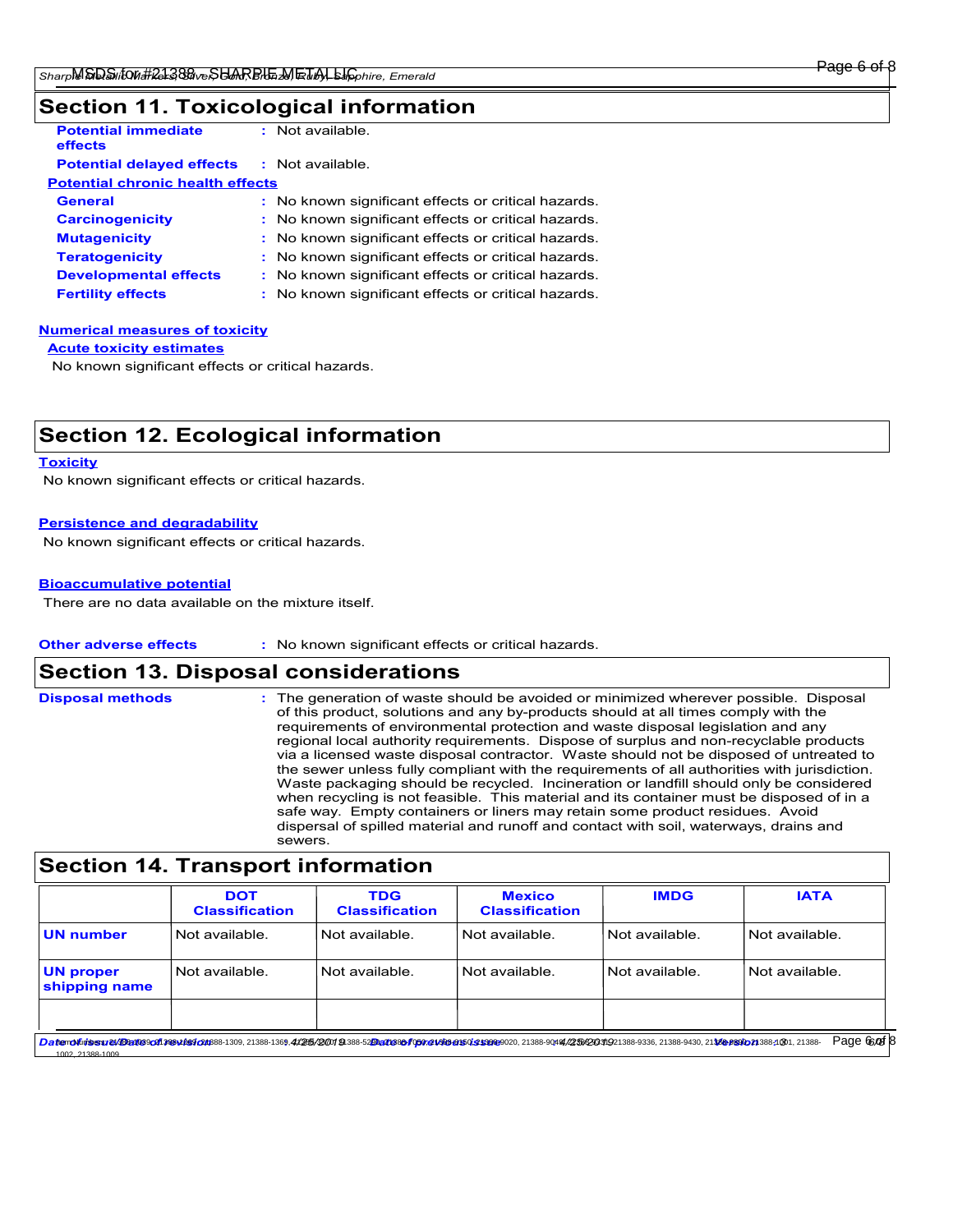| <b>Section 14. Transport information</b> |                          |                |                |                |                |
|------------------------------------------|--------------------------|----------------|----------------|----------------|----------------|
| <b>Transport</b><br>hazard class(es)     | Not available.           | Not available. | Not available. | Not available. | Not available. |
| <b>Packing group</b>                     | $\overline{\phantom{0}}$ |                |                |                |                |
| Environmental<br>hazards                 | l No.                    | No.            | No.            | No.            | No.            |
| <b>Additional</b><br><b>linformation</b> |                          |                |                |                |                |

Special precautions for user : Transport within user's premises: always transport in closed containers that are upright and secure. Ensure that persons transporting the product know what to do in the event of an accident or spillage.

# **Section 15. Regulatory information**

**U.S. Federal regulations : United States inventory (TSCA 8b)**: All components are listed or exempted.

**SARA 311/312**

**Classification :** Not applicable.

**Composition/information on ingredients**

No products were found.

### **SARA 313**

|                           | <b>Product name</b> | <b>CAS number</b> | %               |
|---------------------------|---------------------|-------------------|-----------------|
| <b>Form R</b> - Reporting | lead                | 7439-92-1         | 10.0000028286   |
| <b>requirements</b>       | mercury             | 7439-97-6         | <0.000000018851 |

SARA 313 notifications must not be detached from the SDS and any copying and redistribution of the SDS shall include copying and redistribution of the notice attached to copies of the SDS subsequently redistributed.

### **California Prop. 65**

This product does not contain Chemicals known to State of California to cause cancer, birth defects, or reproductive harm.

| Canada                       |                                                                                           |
|------------------------------|-------------------------------------------------------------------------------------------|
| <b>WHMIS (Canada)</b>        | : Not controlled under WHMIS (Canada).                                                    |
| <b>Canadian lists</b>        |                                                                                           |
| <b>Canadian NPRI</b>         | : None of the components are listed.                                                      |
| <b>CEPA Toxic substances</b> | : None of the components are listed.                                                      |
| <b>Canada inventory</b>      | : At least one component is not listed in DSL but all such components are listed in NDSL. |

# **Section 16. Other information**

| History                           |                  |
|-----------------------------------|------------------|
| Date of issue/Date of<br>revision | : 4/25/2019      |
| Date of previous issue            | : 4/25/2019      |
| <b>Version</b>                    | $\pm$ 3          |
| <b>Prepared by</b>                | : Product Safety |

DatendfuisssreviBertescen sesviescens8-1309, 21388-1369, 4/25/20019 388-52Dects804000ceN308950135302002021388-9014/256/201921388-9336, 21388-9430, 21368-9430, 21388-9430, 21388-9430, 21388-9430, 21388-9430, 21388-9430, 213 21288-100 Page 770 8